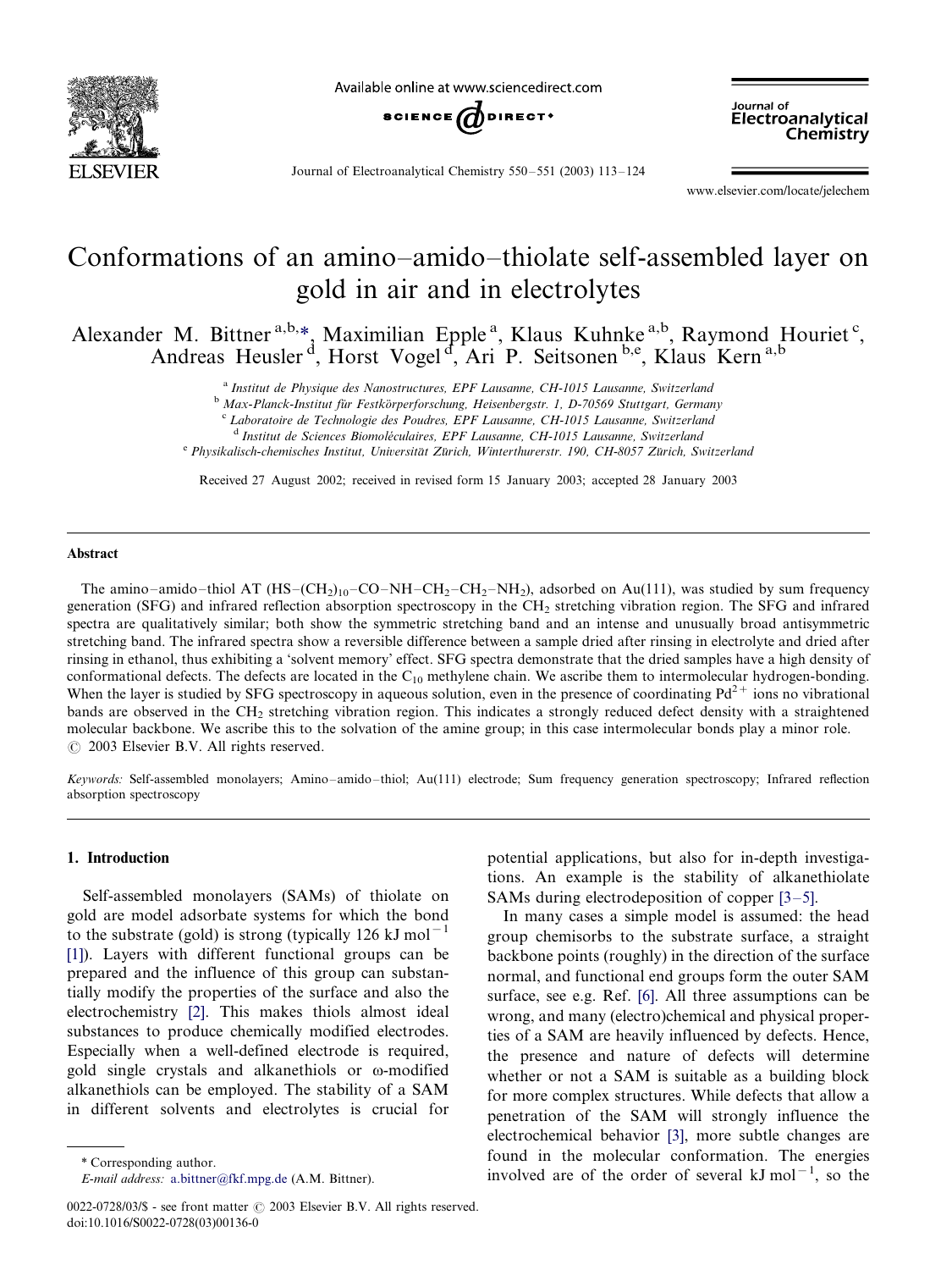<span id="page-1-0"></span>mere contact with electrolytes and electrochemical reactions can produce these conformations [\[3,5,7\]](#page-10-0). Even non-functionalized alkanethiolate SAMs can change their conformation upon contact with electrolytes [\[8\]](#page-10-0) and upon change of the electrochemical potential [\[4,7\].](#page-10-0) It is known that functionalized thiolate SAMs can respond to their chemical environment by assuming different conformational structures. A good example is an alkoxy-terminated SAM that was shown to be ordered in air, but disordered in  $D_2O$  and  $CCl_4$ due to solvent penetration [\[9\]](#page-10-0).

In this study we will focus on conformational defects in the backbone and end group of the amino-amidothiol AT,  $HS-(CH<sub>2</sub>)<sub>10</sub>-CO-NH-CH<sub>2</sub>-CH<sub>2</sub>-NH<sub>2</sub>$ , 11-mercaptoundecanoic acid-N-(2-aminoethyl)amide, adsorbed on Au(111) ([Fig. 1\)](#page-2-0). We use vibrational spectroscopy to derive structural (conformational) information and employ Fourier transform infrared reflection absorption spectroscopy in air and sum frequency generation (SFG) in both air and aqueous solution. Calculations of the C-H vibrational bands help to assign the observed bands. The functional group of AT was chosen in order to allow hydrogen-bonding between neighboring molecules (which is impossible for alkoxy groups [\[9\]](#page-10-0)), and also the formation of chelate complexes with  $Pd^{2+}$  as a precursor for metal cluster formation on SAMs [\[10\].](#page-10-0) Scanning tunneling microscopy proved that a flat and continuous layer was formed [\[10\]](#page-10-0). Interchain hydrogen-bonding was assumed to cause a rigid structure.

We aim at proving that the picture of nicely ordered thiolate chains, and especially that of all-trans methylene chains  $(CH_2)_n$ , collapses as soon as functional groups are present. SFG was found to be an ideal method to prove this. In aqueous solvents, neither the aminoethylamide group nor the alkyl backbone of the monolayer generates an observable SFG signal. In contrast, a strong signal from  $CH<sub>2</sub>$  stretching vibrations is found by SFG for a dried AT monolayer exposed to air. Both the antisymmetric  $\text{CH}_2$  stretching vibration  $v_{\text{as}}$  $(d^-)$  and the symmetric stretching vibration  $v_s$   $(d^+)$  are present. Repeated in situ investigation and investigation of the dried layer demonstrate that the SFG intensity reappears reversibly in air. Extending the study to infrared reflection absorption spectroscopy (IRRAS) from dried samples, we find that spectra in air are different, depending on whether a sample was rinsed in aqueous electrolyte or in ethanol before recording a spectrum: the dry layer has a 'memory' of the last solvent.

The paper is organized as follows: in Section 2 the sample preparation and the experimental methods are introduced. The results are presented in [Section 3](#page-3-0). [Section 4](#page-4-0) presents an estimate of SFG signals and several simple spectral calculations. In [Section 5](#page-8-0) we analyze and discuss the shapes, bandwidths, and intensities of the spectra. [Section 6](#page-10-0) summarizes the work.

## 2. Experimental

AT and partially deuterated AT,  $HS-(CH<sub>2</sub>)<sub>10</sub>-CO NH - CD_2 - CD_2 - NH_3^+$   $CF_3COO^-$ , were synthesized according to standard procedures. Samples were prepared by immersion of Au(111) single crystal surfaces or (111)-oriented gold films in 20  $\mu$ M ethanolic solutions of AT for  $12-48$  h at 325 K. The films were evaporated on mica (base pressure  $2 \times 10^{-6}$  mbar, 120 nm gold on  $550-560$  K hot mica, 3 h annealing at 620 K, flame annealing). For most infrared spectra, the substrate was gold sputtered on glass. The samples were investigated after rinsing with flowing ethanol (p.a., Fluka). Alternatively, they were investigated during (SFG experiments) or after (SFG/IRRAS experiments) exposure to a  $Pd^{2+}$  solution of 0.7 mM  $Na_2PdCl_4$  (Aldrich) and 0.7 M NaCl (Fluka) in water (MilliQ), adjusted to pH 1 with HCl (Fluka), referred to as solution A. This solution was used in order to allow chelate formation of the functional group with  $Pd^{2+}$ . When emersed, the samples were rinsed with  $0.1$  M HCl+0.6 M NaCl (solution B). In some cases, further rinsing in ethanol followed.

In the SFG spectroscopic set-up [\[5\]](#page-10-0) a two stage optical parametrical amplifier set-up was used to generate tunable infrared pulses. The system was driven by a Nd:YAG laser that provided 35 ps pulses. In the range from 2750 to 3100  $\text{cm}^{-1}$  the energy per infrared pulse was about 100  $\mu$ J with a width of 12 cm<sup>-1</sup>. A part of the doubled fundamental Nd:YAG beam was used as a visible up-conversion pulse (532.06 nm) to generate the SFG signal at the sample.

The visible beam was parallel and p-polarized with an energy density on the sample of about 5 mJ cm<sup> $-2$ </sup> over a beam diameter of about 3 mm. It impinged at an angle of  $62^{\circ}$  with respect to the sample normal. The polarization of the infrared beam was also selected to be p-polarized on the sample. It was slightly focused to a beam diameter of about 1 mm on the surface (typical energy density 10 mJ cm<sup>-2</sup>). The incidence angle with respect to the surface normal was  $58^\circ$ . In the in situ experiments both beams entered an equilateral  $CaF<sub>2</sub>$ prism, and the incidence angles at the surface became  $70^{\circ}$  for the visible and  $56^{\circ}$  for the infrared beam. The difference in the two geometries resulted in a slightly different field strength of the beams in the adsorbate layer.

The emitted p-polarized SFG signal passed into a monochromator and a photomultiplier, read by a gated charge integrator. The spectral width of the monochromator was set much wider than the bandwidth of the SFG signal determined by the width of the infrared beam, thus inducing no restrictions on spectral resolution. We limited the intensity of the incident beams so that approximately 10 SFG photons per pulse from the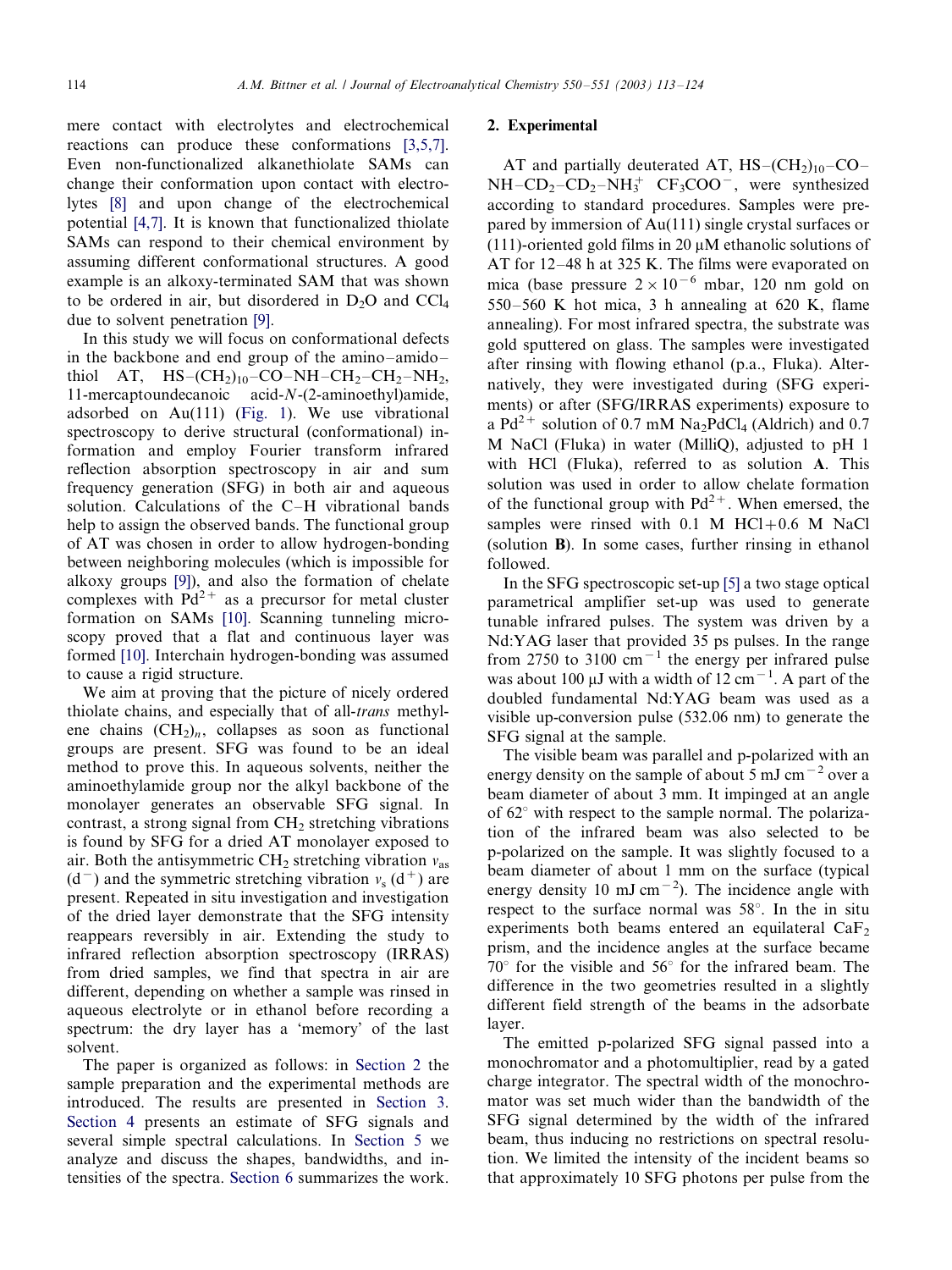<span id="page-2-0"></span>

Fig. 1. Experimental set-up and orientation of adsorbed amino-amido-thiol AT (HS-(CH<sub>2)10</sub>-CO-NH-CH<sub>2</sub>-CH<sub>2</sub>-NH<sub>2</sub>). (a) Molecule; (b) definition of angles and axes of the molecular backbone:  $\theta$  = tilt of alkyl chain from surface normal,  $\phi$  = rotation around molecular axis, gold surface = xy plane, plane of incidence of the light beams = xz; (c) transition dipole moments  $\mu$  of CH<sub>2</sub> stretching vibrations (s, symmetric; as, antisymmetric). Here a CH<sub>2</sub> group (pointing to the left in (b)) is shown in top view for  $\theta = \phi = 0^{\circ}$ .

Au substrate were measured. No degradation of the thiolate layer was observed after several hours of measurements.

The spectral resolution of the SFG measurement was determined by the spectral width of the infrared pulses, which was chosen to be  $12 \text{ cm}^{-1}$ . The angular tuning of the non-linear crystals can induce systematic errors which were determined daily by placing a styrene foil into the beam path of the tunable infrared beam and measuring an absorption spectrum between 2800 and  $3150 \text{ cm}^{-1}$  with a pyroelectric pulse energy meter as a detector. Comparison with an infrared spectrum of the same foil gave a daily wavenumber correction that we estimated to be precise to within  $\pm 2$  cm<sup>-1</sup>. The procedure worked well in a previous study of CH3 stretching vibrations [\[5\]](#page-10-0). For in situ measurements we corrected for the background [\[5\]](#page-10-0).

Infrared measurements shown in this paper were performed with a Mattson Galaxy 6020 FT-IR spectrometer in air. Purely p-polarized light was collected from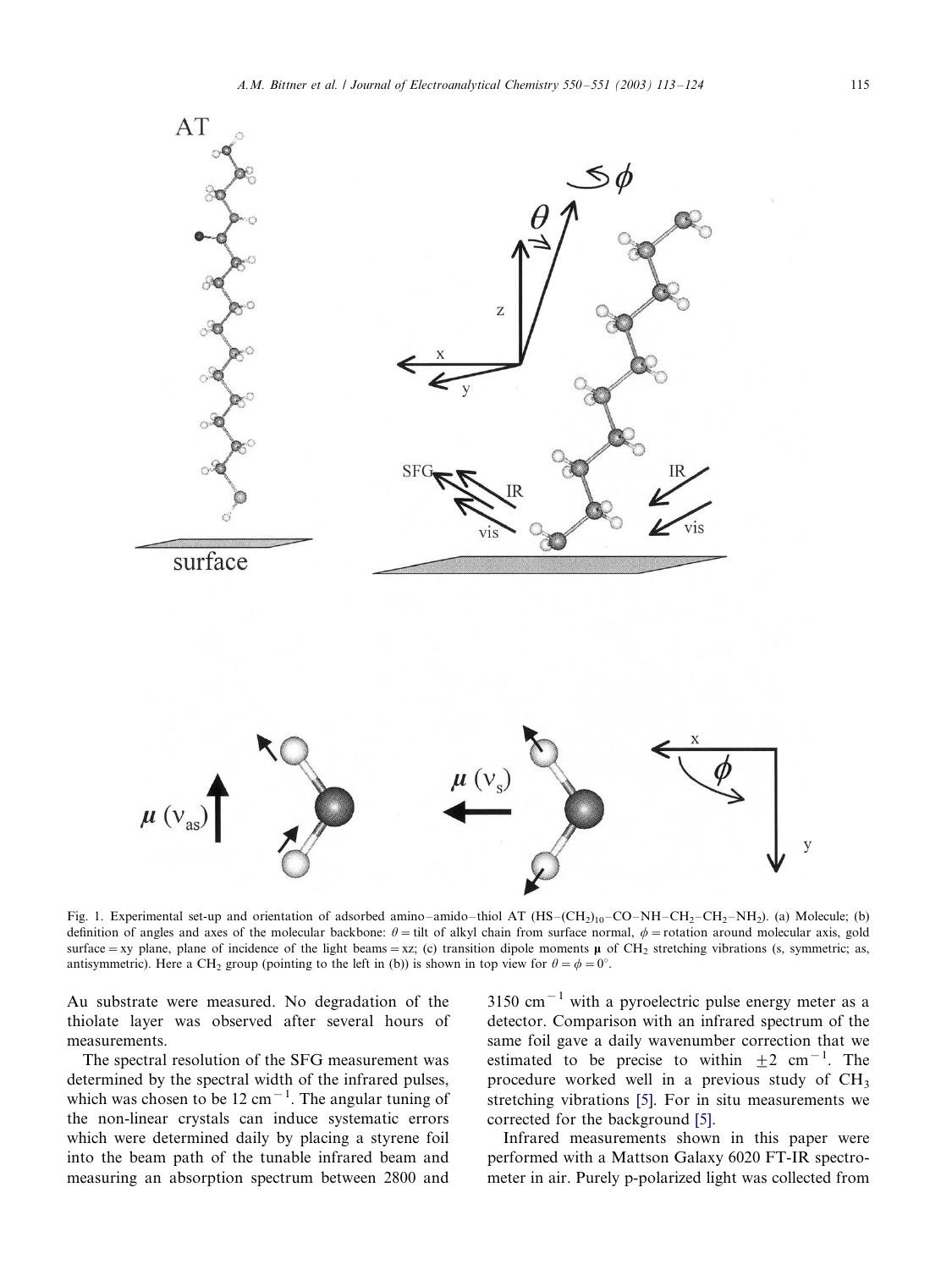<span id="page-3-0"></span>the sample with an  $80^\circ$  grazing incidence accessory (Spectratech). The detector was a liquid-nitrogen-cooled mercury cadmium telluride detector. The resolution was 5 cm<sup> $-1$ </sup> and the scanned energy range 1900–3500 cm<sup>-1</sup>. The measuring time per spectrum was about 10 min for 400 averaged scans. The reference sample was ethanolrinsed gold.

## 2.1. Theoretical calculations

We performed density functional theory (DFT) calculations for the frequencies and infrared intensities in  $HS-(CH<sub>2</sub>)<sub>10</sub> - CO-NH-CH<sub>2</sub>-CH<sub>2</sub>-NH<sub>2</sub>$ ,  $HS-(CH_2)_{10}-CO-NH-CD_2-CD_2-NH_2$ ,  $n-C_nH_{2n+2}$ , D-(CH<sub>2</sub>)<sub>n</sub>-D and D<sub>3</sub>C-(CH<sub>2</sub>)<sub>n-2</sub>-CD<sub>3</sub>, n=1,..., 9, and for cyclo-C<sub>n</sub>H<sub>2n</sub>,  $n=3,..., 7$ . The calculations were done using the program GAUSSIAN98 [\[11\]](#page-10-0) and employing LDA as the exchange-correlation functional. We chose the large 6-311G(d,p) basis set for the alkanes and  $6-311+G(2df,2pd)$  set for the AT. The calculations were tested for convergence in the basis set. We also checked that the results were consistent for splitting and intensity by comparing the DFT results with explicitly correlated quantum chemistry methods MP2 and CISD with the basis set  $6-311+G(3df,3pd)$ . We obtained the frequencies and infrared intensities via the harmonic approximation. Combined with the approximate exchange-correlation functional, this leads to a certain, well-known error in the frequencies which is systematic. Hence, we are convinced of the correctness of the trends and qualitative results.

## 3. Results

## 3.1. Sum frequency generation in situ/ex situ

[Fig. 2](#page-4-0) shows SFG spectra taken for dried samples in air after rinsing in ethanol (a) and after contact with Pd(II)-containing solution A, followed by rinsing in water (b). The presence of Pd(II) does not obviously cause substantial changes: both spectra exhibit two vibrational bands which appear as negative peaks [\[5,12\]](#page-10-0) on a dominant Au surface signal which was normalized to 1. The bands are assigned to the symmetric and antisymmetric CH<sub>2</sub> stretching vibration,  $v_s$  (d<sup>+</sup>) and  $v_{as}$  (d<sup>-</sup>). We obtained very similar spectra for other SAMs that contain  $CH<sub>2</sub>$  (but no  $CH<sub>3</sub>$ ) groups [\[13\]](#page-11-0). Literature values in infrared spectroscopy are 2850 and 2920  $\text{cm}^{-1}$ , respectively, while better ordering results in slightly lower energies around 2848 and 2915  $cm^{-1}$  [\[14](#page-11-0)-18]. The corresponding energies found in Raman spectroscopy are 2850 and 2880 cm<sup>-1</sup> [\[19](#page-11-0)-24], where a broad background and many additional peaks

can be attributed to the stretching vibrations, too. Literature values of SFG methylene resonances are very close to those known from infrared spectra [\[25\]](#page-11-0), see also [Table 1.](#page-4-0)

[Fig. 3](#page-5-0) shows SFG spectra of a freshly prepared sample in air (a), in chloropalladate solution A (b), and—after a rinse in solution  $B$ —again in air (c). The resonances disappear in the solution, and this was also confirmed for the Pd(II)-free solution B. They reappear when the sample is dried again, which demonstrates that the disappearance of the bands is not due to desorption. The Fresnel factors (i.e. the coupling between the external field and the field in the layer) do not change significantly between the two geometries, hence a comparison of the intensities is justified. Note that in solution only the resonances disappear while the substrate signal remains strong.

We searched for an SFG signal specifically from the amine and amide groups scanning the NH stretching region between 3100 and 3600  $cm^{-1}$  carefully in co-propagating (infrared and visible beams incident almost parallel to each other, see [Section 2](#page-1-0)) and counter-propagating geometry (infrared and visible beams incident from opposite directions). No peaks were found in the spectra, demonstrating that the intensity of the NH stretching vibration must be smaller than a few percent of the Au substrate signal.

## 3.2. Infrared reflection absorption spectroscopy ex situ

In order to extend the study we recorded IRRAS spectra ([Fig. 4](#page-6-0)) for similar preparations. Spectra found after rinsing with water, with solution B or with the chloropalladate solution A did not differ substantially (as for SFG, see [Fig. 2](#page-4-0)). Similarities and differences between infrared and SFG spectra and the differences in sensitivity of the two methods will be discussed in [Section 5.](#page-8-0) A feature found most clearly in the infrared spectra is the appearance of a weak additional peak near 2960 cm<sup> $-1$ </sup> which can, with some difficulty, also be found in the SFG spectra [\(Fig. 2](#page-4-0)b). We term this peak a 'defect peak'. Attenuated total reflection infrared spectra of identically prepared samples confirmed these results.

We found that the intensity of the stretching vibrations and especially of the 'defect peak' depends on the solvent or electrolyte used before drying. A freshly prepared AT SAM, rinsed in water, in 1 M NaCl or in Pd(II)-free solution **B**, clearly exhibits the 'defect peak', in contrast to the spectrum before the rinsing procedure (see [Fig. 4](#page-6-0)). Surprisingly, re-immersion in pure ethanol or in AT+ethanol resulted in spectra that again resembled those of freshly prepared films. (We found that the difference between the two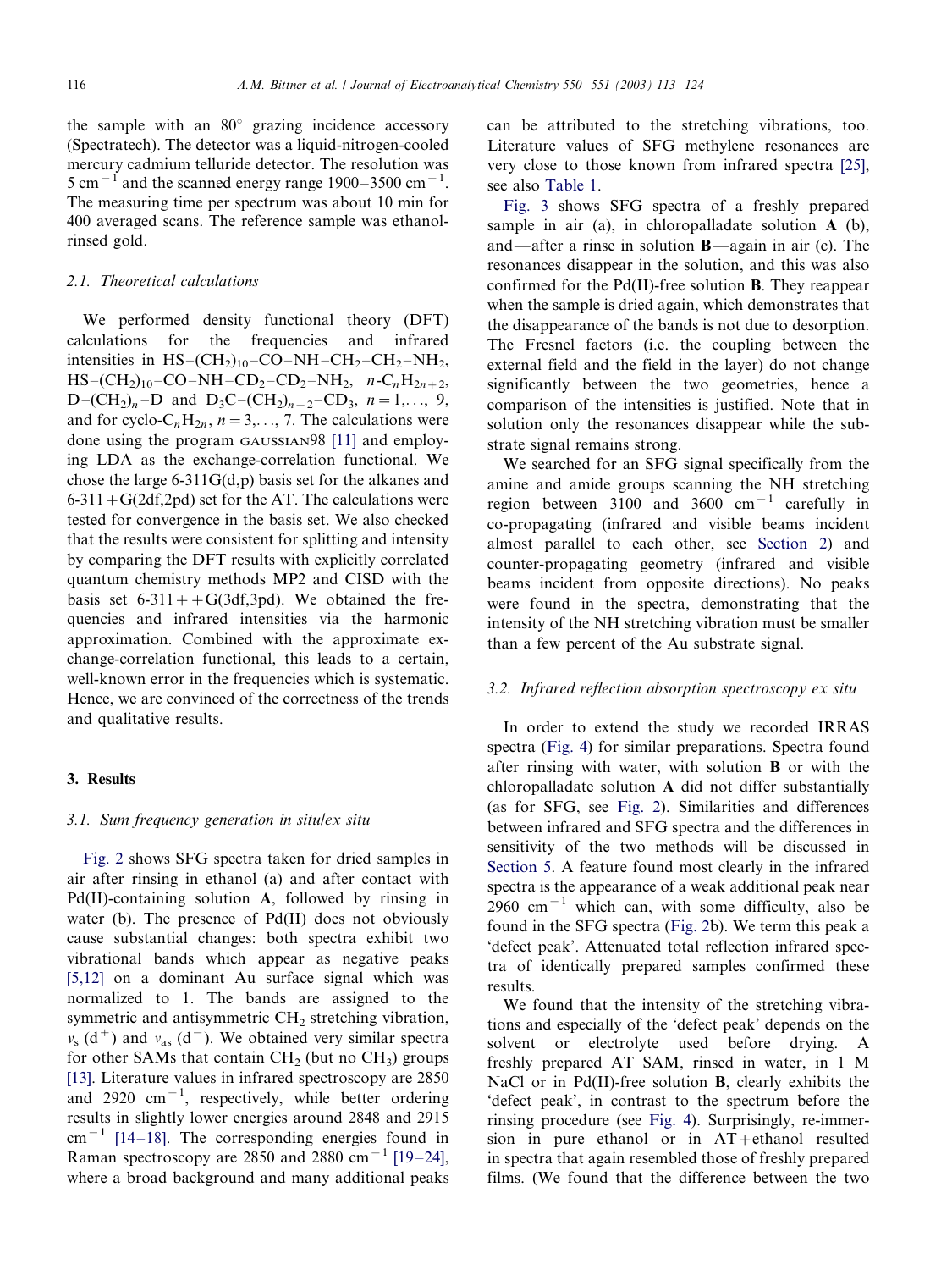<span id="page-4-0"></span>

Fig. 2. SFG spectra of samples dried in air. (a) Sample after preparation taken out of ethanolic solution and rinsed in ethanol; (b) sample after preparation with  $Pd^{2+}$  (see text) and rinsing in water. The arrow shows the position of the 'defect peak' (see text). The full points are the measured data, the solid lines are best fits of Lorentzian lines whose parameters are given in Table 1. Nearly identical spectra were found for AT with a deuterated end group,  $CO-NH-CD_2-CD_2-NH_2$ .

spectra was greater after rinsing with NaCl solution in comparison to rinsing with water.) The intensity of the CH<sub>2</sub> groups increases by  $> 50\%$  after exposure to aqueous electrolyte and drying, while the 'defect peak' increases by about a factor of four (see [Fig. 4\)](#page-6-0). This is reversible and can be repeated in any order. We term this behavior the 'solvent memory effect'.

## 4. Spectral analysis

4.1. SFG and infrared intensities for the  $CH<sub>2</sub>$  stretching modes

For well-ordered alkanethiolates and similar systems, the vibrations of the  $CH<sub>2</sub>$  groups are extremely weak or

Table 1

AT  $(HS-(CH_2)_1_0-CO-NH-CH_2-CH_2-NH_2)$  methylene stretching resonance energies ('pos'), bandwidths (FWHM), and relative peak amplitudes obtained from the best fits shown as solid lines in Figs. 2 and 4

| Method/sample                                                   | Symmetric C-H stretch $v_s$ (CH <sub>2</sub> ), $d^+$ |                                     |                                                                  | Antisymmetric C-H stretch $v_{\text{as}}$ (CH <sub>2</sub> ), d <sup>-</sup> |                                     |                                                                  | 'Defect peak'                                          |                   |                                                 |
|-----------------------------------------------------------------|-------------------------------------------------------|-------------------------------------|------------------------------------------------------------------|------------------------------------------------------------------------------|-------------------------------------|------------------------------------------------------------------|--------------------------------------------------------|-------------------|-------------------------------------------------|
|                                                                 | $Pos/cm^{-1}$                                         | Width/cm <sup><math>-1</math></sup> | Rel. ampl. $Pos/cm^{-1}$                                         |                                                                              | Width/cm <sup><math>-1</math></sup> | Rel. ampl.                                                       | $Pos/cm^{-1}$                                          | $Width/cm-1$      | Rel. ampl.                                      |
| <b>SFG AT</b><br>SFG AT (Pd)<br>Infrared AT<br>Infrared AT (Pd) | 2859<br>2862<br>2856<br>2858                          | 9(?)<br>23<br>28<br>32              | $0.066^{(s)}$<br>$0.076^{(s)}$<br>$0.108^{(a)}$<br>$0.206^{(a)}$ | 2932<br>2930<br>2924<br>2926                                                 | 27<br>47<br>34<br>37                | $0.171^{(s)}$<br>$0.157^{(s)}$<br>$0.320^{(a)}$<br>$0.529^{(a)}$ | $\qquad \qquad \longleftarrow$<br>2971<br>2959<br>2963 | 23(!)<br>29<br>18 | $0.017^{(s)}$<br>$0.030^{(a)}$<br>$0.120^{(a)}$ |

For SFG the amplitude is normalized to the substrate signal of  $Au^{(s)}$ , for IRRAS the given value is the absorbance<sup>(a)</sup>; these two scales have different units and cannot be compared directly. The (?) marks a peak width which must be doubted because it is narrower than the experimental resolution. The (!) marks a width that was guessed and could not be varied in the fitting procedure.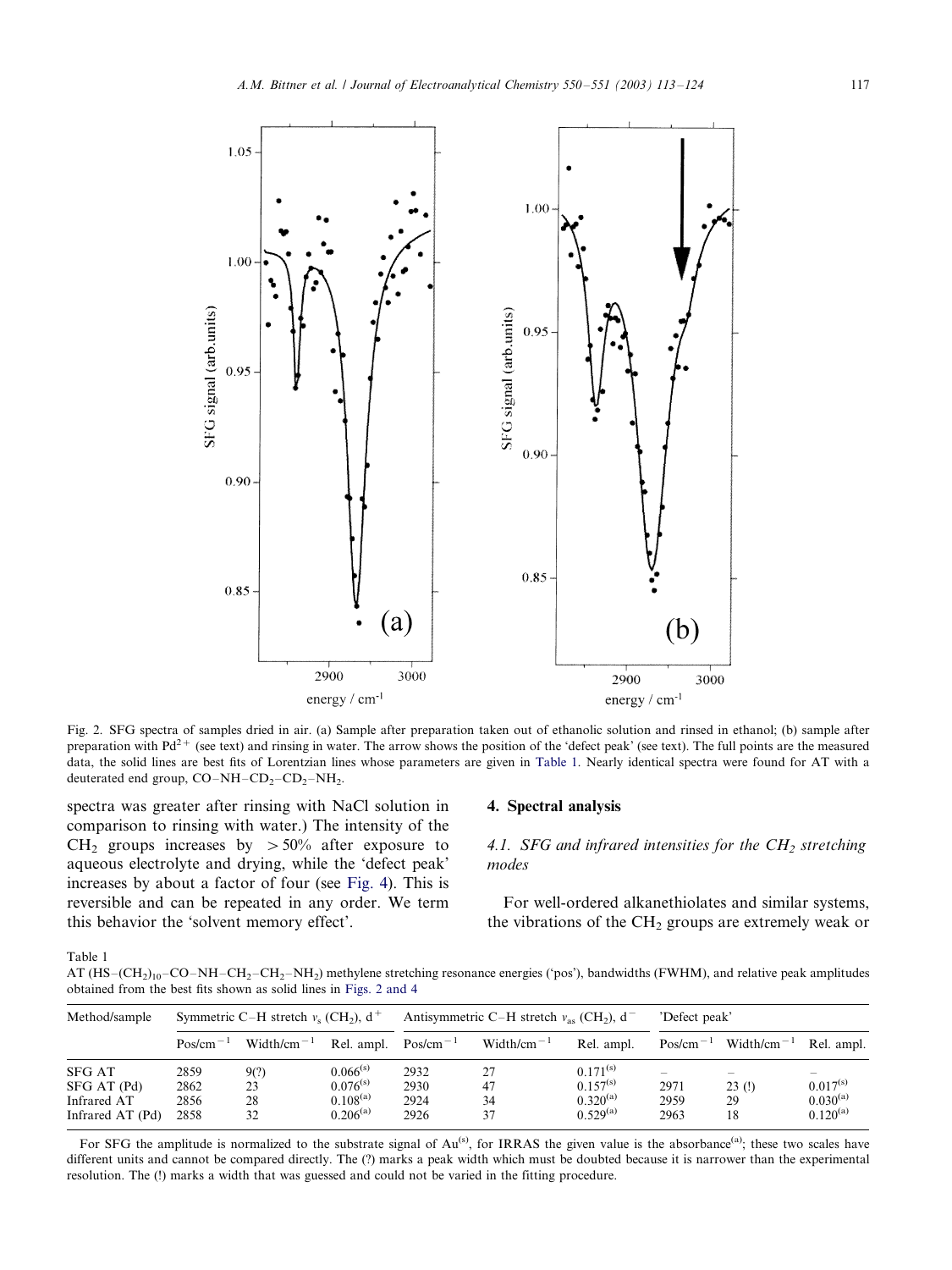<span id="page-5-0"></span>

Fig. 3. Series of normalized SFG spectra for the same sample: (a) prepared in ethanolic AT solution, rinsed in ethanol and dried; (b) in situ in aqueous chloropalladate electrolyte; (c) emersed, rinsed with NaCl+HCl solution and dried. The curves (a) and (c) are offset for clarity. The series demonstrates that the  $CH<sub>2</sub>$  stretching vibrational bands disappear in solution even though the layer does not desorb. The points are the measured data corrected for background slope; the lines are the smoothed data.

not observed in SFG  $[7,25-27]$  $[7,25-27]$ . Two conditions have to be fulfilled in order to make their observation possible: first, the inversion symmetry of the alkyl chain must be broken, e.g. due to an odd number of  $CH<sub>2</sub>$  groups or due to a deviation from the all-*trans* conformation [\[9,25,26\].](#page-10-0) The second condition—which also applies to IRRAS—is that a sufficiently large number of  $CH<sub>2</sub>$ groups are oriented such that both the antisymmetric and symmetric modes generate an SFG signal. This forbids the following three local orientations:  $H-C-H$ plane nearly parallel to the surface,  $-C-C-C$  plane

perpendicular to the plane of incidence,  $-C-C-C$ plane parallel to the plane of incidence (see also [Fig. 1\)](#page-2-0).

In our earlier investigation of alkanethiolate layers [\[5\]](#page-10-0) we utilized an oversimplified model which is based on the linear superposition of  $\chi^{(2)}$  tensors, assigned to the vibrational motion of one  $C-H$  bond. We thus determined the  $CH<sub>3</sub>$  orientation of alkanethiolates. A similar calculation is not fruitful for this study since the relative SFG intensities of  $v_s$  and  $v_{\text{as}}$  are not strongly dependent on tilt and twist angles. The extreme bandwidth of  $v_{as}$ makes it difficult to assign a meaningful value to the average orientation of the methylene groups.

However, we can roughly estimate the density of observed  $CH<sub>2</sub>$  groups by comparison to our alkanethiolate study [\[5\].](#page-10-0) The intensities are determined by the orientation and possible differences in the molecular density. For well-ordered octadecanethiolate on gold, the measured CH<sub>3</sub> antisymmetric stretching mode intensity is 20% of the Au substrate signal. The calculated intensity is around 0.015 units. The measured  $CH<sub>2</sub>$  antisymmetric stretching mode intensity is 15% of the Au substrate signal. The calculated intensity assumes a maximum value of 0.2 units. Assuming that the substrate signal is the same in both cases (differences may be due to the different sulphur concentrations at the surface) we obtain that the observed  $CH<sub>2</sub>$  group density is a factor of three smaller than the  $CH<sub>3</sub>$  group density in octadecanethiolate. Due to the three times larger bandwidth found for AT compared to octadecanethiolate, however, we underestimate the density of the observed  $CH<sub>2</sub>$  groups by approximately this factor. Moreover one can assume that the molecular density of the AT layer is smaller than for long chain alkanethiolates. We can thus estimate that we observe on average one  $CH<sub>2</sub>$  group per molecule in a favorable orientation for SFG (or several groups in less favorable orientations).

# 4.2. Comparison of  $CH<sub>2</sub>$  stretching modes with calculated and literature values

In this section we would like to compare our spectra with alkane bulk spectra and with calculated infrared spectra of free AT and alkane molecules [\(Fig. 5](#page-7-0) and [Table 2\)](#page-8-0). Our model calculation provided the experimentally observed vibrational resonances with an offset of roughly  $+50$  cm<sup>-1</sup>. The calculated AT spectra agree with the measured ones although only the latter refer to a monolayer. The  $v_s$  (d<sup>+</sup>) and  $v_{\text{as}}$  (d<sup>-</sup>) bands comprise each a group of eigenmodes of the appropriate symmetry, closely spaced in frequency. Two features in the calculated AT spectra are surprising: first, the deuteration showed that the methylene stretching vibrations of the aminoethylamide overlap with those of the alkyl backbone. This means that deuteration merely changes the intensities of these vibrations, in perfect agreement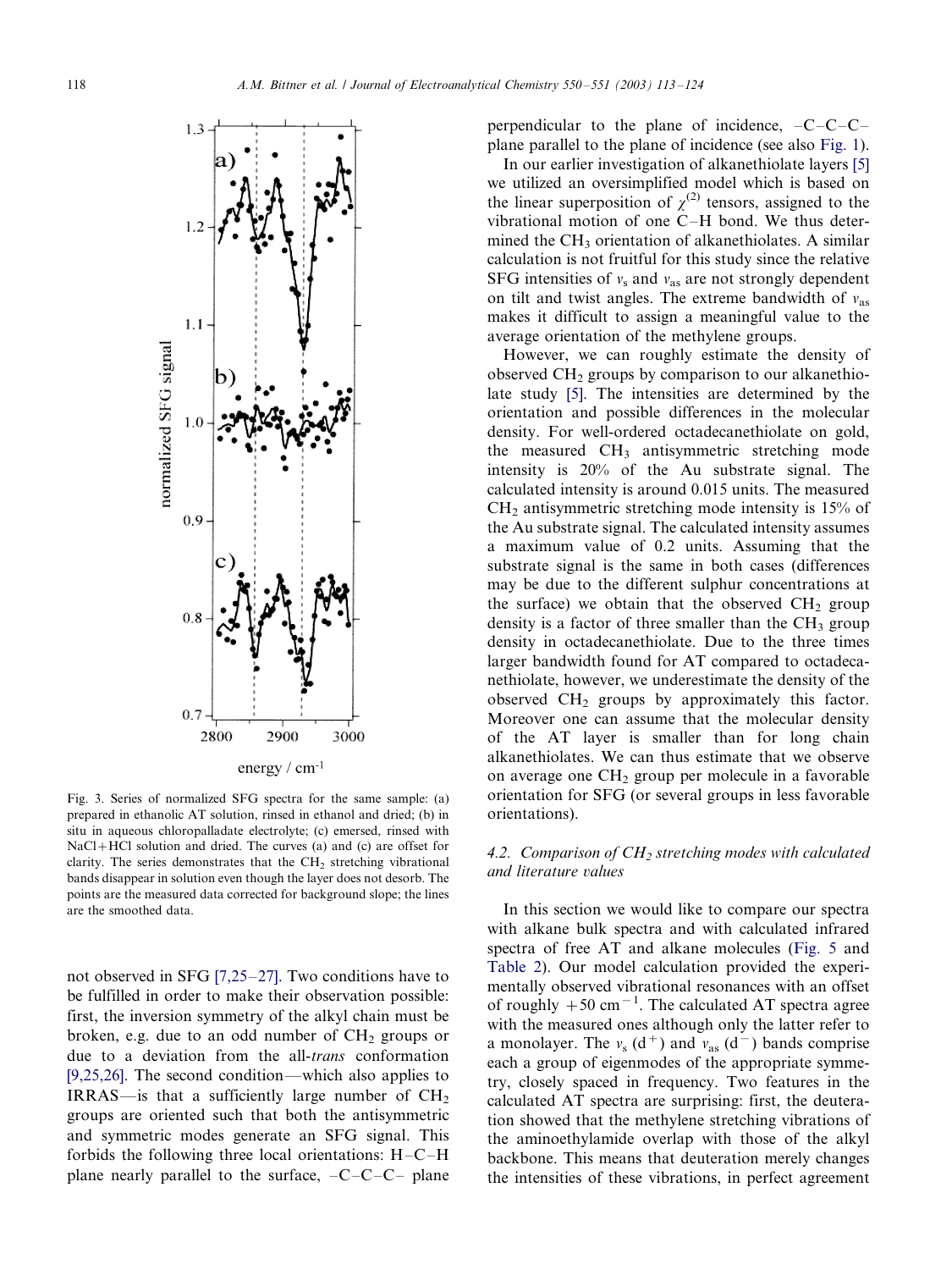

 $(b)$ 

2800

2900

energy / cm<sup>-1</sup>

 $99.6$ 

Fig. 4. Infrared reflection absorption spectra of samples dried in air. (a) Sample after preparation as taken out of ethanolic AT solution and rinsed in ethanol; (b) sample after rinsing with NaCl+HCl solution. The arrow shows the position of the 'defect peak' (see text). The spectra of [Fig. 5](#page-7-0) show similar peak parameters as Fig. 4. The full points are the measured data, the solid lines are best fits whose parameters are given in [Table 1](#page-4-0). Nearly identical spectra were found for a deuterated end group,  $CO-NH-CD_2-CD_2-NH_2$ .

3000

with the experiment. Second, some additional weak bands were found at 2910, 2915, 2950 and 2965 cm<sup>-1</sup>. They are due to  $C-H$  stretching of the two or three methylene groups adjacent to the CO and SH groups. The high frequency bands could possibly explain the 'defect peak' in our experimental spectra, but further theoretical studies on related molecules are required to confirm this.

<span id="page-6-0"></span>100.0

99.9

99.8

 $007$ 

**(a)** 

2800

2900

energy / cm<sup>-1</sup>

eflectivity / %

For the calculated alkane infrared spectra we eliminated the  $CH_3$  resonances by deuteration to  $CD_3$ . Note that  $CH<sub>2</sub>D$  is not sufficient since  $v(CH<sub>2</sub>)$  in the methyl group is shifted in frequency and produces new bands. A comparison with the literature on infrared vibrational frequencies shows that we can reproduce the  $CH<sub>2</sub>$  bands well, and the relative intensities very well. Again the  $v_s$  $(d<sup>+</sup>)$  and  $v_{as}$   $(d<sup>-</sup>)$  bands each comprise a group of eigenmodes of the appropriate symmetry, closely spaced in frequency. In addition, we find several symmetric modes  $10-25$  cm<sup>-1</sup> below  $v_s$ , which have not been observed experimentally, presumably due to their low intensities.

3000

The simulation of typical conformational defects was attained by starting with an alkyl backbone with a single gauche defect (local energy minimum) or with a gauche-*trans* -gauche (kink) sequence. Results are similar to the alkane results shown in [Fig. 5](#page-7-0) and [Table 2](#page-8-0). In all cases the bands were located close  $(10 \text{ cm}^{-1})$  to our experimental values,  $\sim$  2850 and 2920 cm<sup>-1</sup>. In a first approximation our infrared experimental results are consistent with trans as well as gauche structures. Including finer details, the slight blue shifts  $(+9 \text{ and }$  $+5$  cm<sup>-1</sup>) of the bands compared to long-chain alkanethiolates (see [Tables 1 and 2\)](#page-4-0) are compatible with some disorder, often interpreted as gauche defects. Such values are commonly observed for shorter alkanethiolate SAMs which are known to be less ordered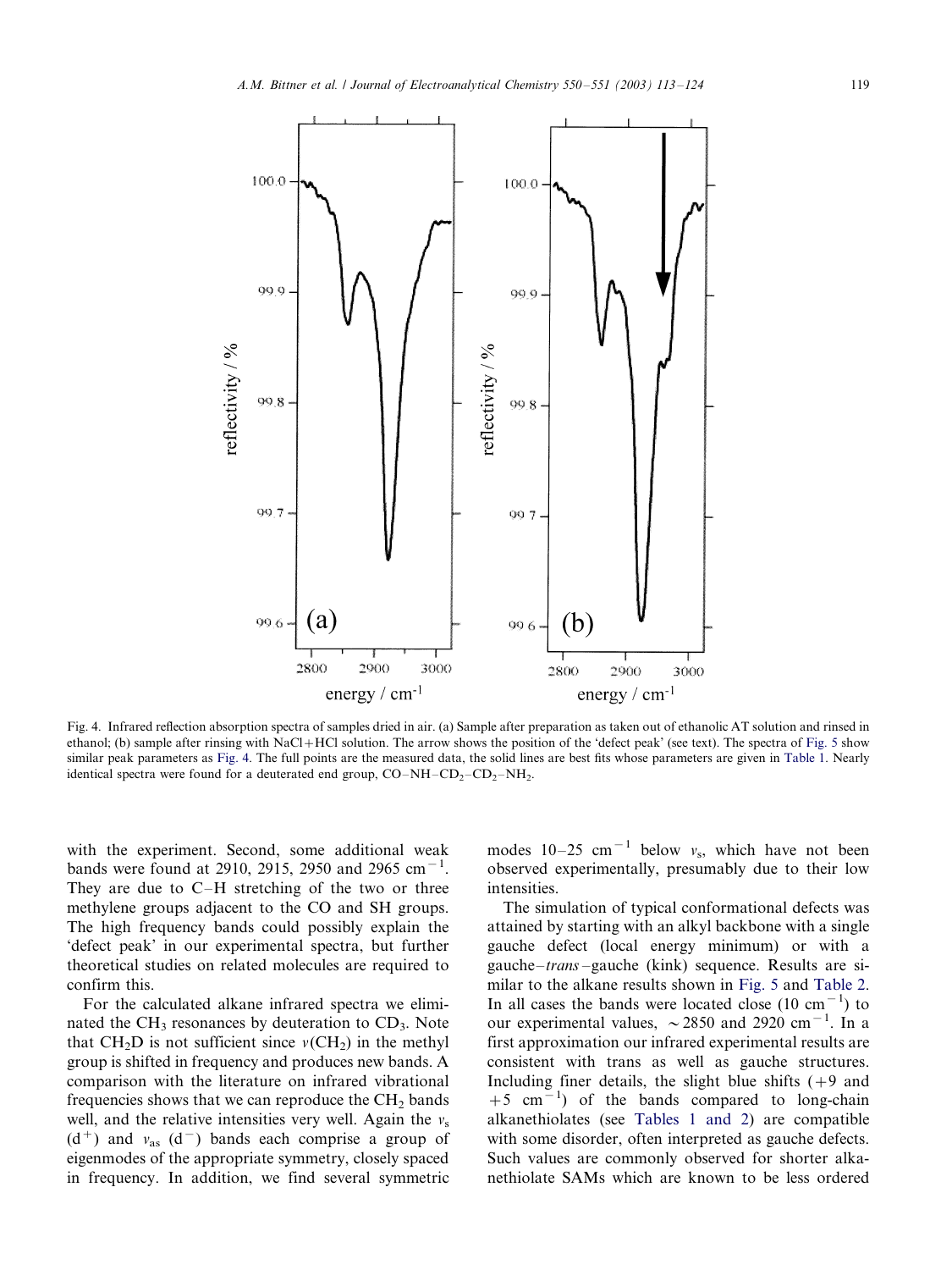<span id="page-7-0"></span>

Fig. 5. Calculated infrared spectra, offset for clarity, plotted with an FWHM peak width set to 23.6 cm<sup>-1</sup>. (a) Spectra for methylene chains with n C atoms,  $CD_3$ - $(CH_2)_n$ - $CD_3$ ; the end groups were deuterated to suppress methyl resonances. The all-trans chains -- even chains with slight conformational defects (gauche) (not shown)—show typical methylene vibrations. (b) Stronger deformations from gauche to *cis* are simulated with the help of cyclic alkanes  $(CH_2)_n$ . (c) Spectra for the free deuterated AT molecule (end group CO–NH–CD<sub>2</sub>–CD<sub>2</sub>–NH<sub>2</sub>). At bottom: the same spectrum plotted with  $2.36 \text{ cm}^{-1}$  FWHM. Dashed: not deuterated.

[\[1,3\].](#page-10-0) Note that also the aminoethyl end group shows these bands (liquid ethylene diamine: 2857 and 2920  $\text{cm}^{-1}$  [\[28\]\)](#page-11-0). In contrast, a typical bidentate ethylenediamine-type Pd(II) complex [\[29,30\]](#page-11-0) and an amino acid-type complex [\[31\]](#page-11-0) both exhibit large blue shifts  $( > 30$  $cm^{-1}$  for each band). Thus we find no indication for this type of complex (it may still be present, but not as majority species).

Whether the assumption of gauche defects is indeed justified, can only be answered by model systems with energetically less favored defects, in the extreme case cis (eclipsed). To determine the vibrational frequencies at cis defects, which cannot be easily simulated because this conformation corresponds to an energy maximum in alkanes, we used a trick to study the frequencies of cycloalkanes (see Fig. 5 and [Table 2](#page-8-0)). As can be expected, only the small rings  $C_n$  ( $n < 6$ ) behaved much differently from  $n$ -alkanes. Due to their nearplanar geometry, adjacent  $C-H$  bonds in small rings are situated in a *cis*-eclipsed or nearly eclipsed ('near-*cis*') position. This results in significant blue shifts  $( > 20$ 

 $\text{cm}^{-1}$ ) of both methylene stretching bands which we do not observe in AT.

Medium-sized rings show a much better fit; the best is cyclohexane which—in its lowest energy 'chair' shape contains only gauche conformations (cycloheptane is a similar case). It is important that the principal character of the bands is preserved in all cases, i.e. all alkanes investigated exhibit geometrically closely related C-H stretching modes. We did not find any resonance above the  $v_{\text{as}}$  band that might explain our 'defect peak'. The simulated defects lead in some cases also to a broader distribution of the band frequencies. But even this effect can explain only the slight broadening of  $v_s$ , not the extreme broadening of  $v_{\text{as}}$ , for which it would be necessary to include vibrational coupling to low-frequency modes.

As a result, our infrared spectra fit well with methylene chains that are composed of multiple gauche conformations such as cyclohexane. This is confirmed by the estimate of one defect (on average) per chain, deduced from our SFG results (see [Section 4.1\)](#page-4-0).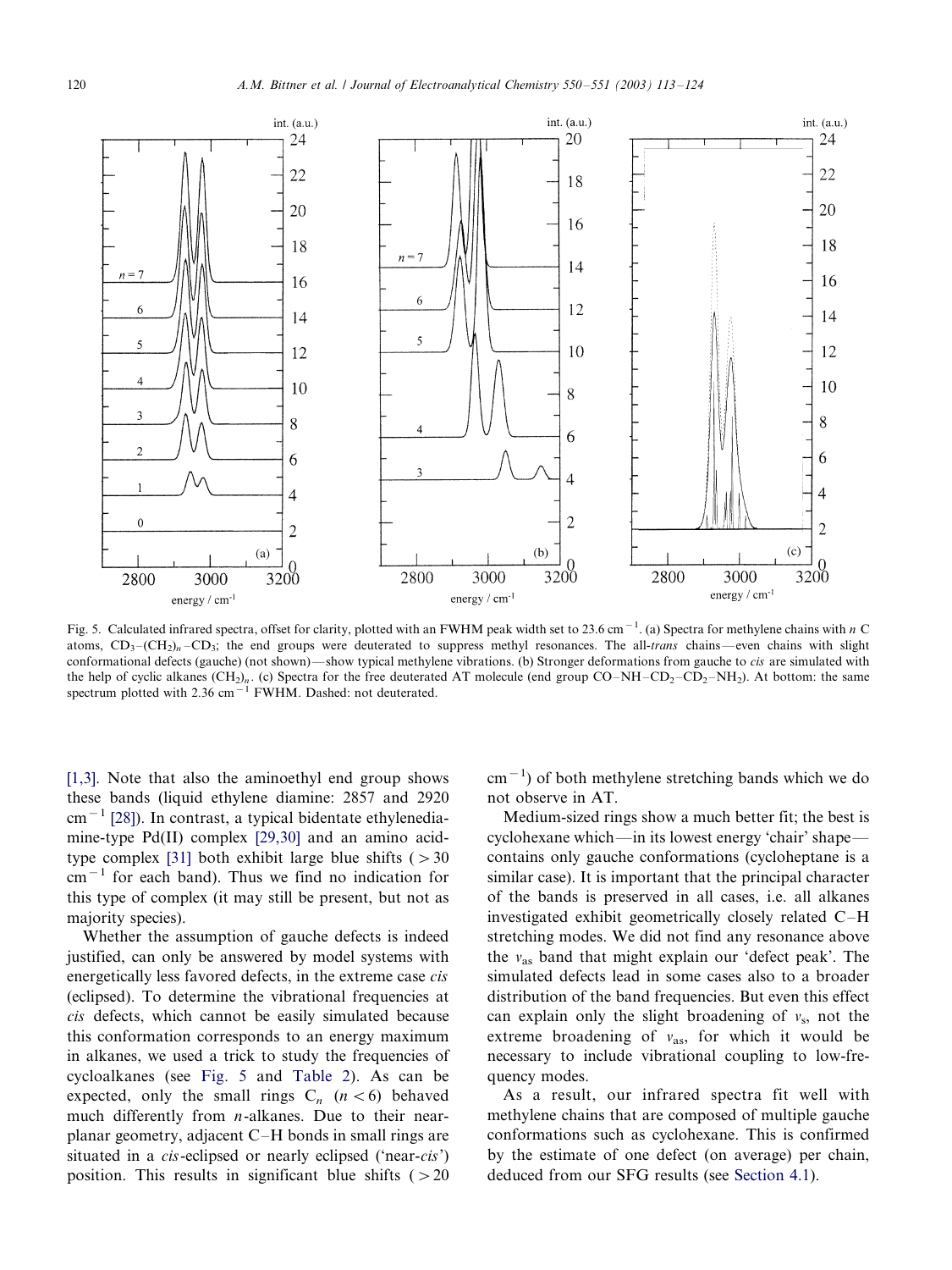<span id="page-8-0"></span>Table 2

| Method/sample             |              | $Pos/cm^{-1}$                                            |                                                     |                                                                     |                                                       |                |  |  |  |  |
|---------------------------|--------------|----------------------------------------------------------|-----------------------------------------------------|---------------------------------------------------------------------|-------------------------------------------------------|----------------|--|--|--|--|
|                           |              | Symmetric C-H<br>stretch $v_s$ (CH <sub>2</sub> ), $d^+$ | Symmetric $C-H$<br>stretch calculation <sup>a</sup> | Antisymmetric C-H<br>stretch $v_{\rm as}$ (CH <sub>2</sub> ), $d^-$ | Antisymmetric C-H<br>stretch calculation <sup>a</sup> | Other<br>bands |  |  |  |  |
| <b>SFG AT</b>             |              | 2861                                                     |                                                     | 2931                                                                |                                                       | 2971           |  |  |  |  |
| SFG SAM [25]              |              | 2855                                                     |                                                     | 2915                                                                |                                                       |                |  |  |  |  |
| Infrared AT               |              | 2857                                                     | 2880                                                | 2925                                                                | 2930                                                  | 2961           |  |  |  |  |
| Infrared $n$ -alkanes     | $C > 4$ [28] | 2857                                                     | 2880 (2870)                                         | $2920 - 2928$                                                       | 2925                                                  | -              |  |  |  |  |
| Infrared cyclo- $C_8$     |              | 2850                                                     |                                                     | 2915                                                                | -                                                     |                |  |  |  |  |
| Infrared cyclo- $C_{6.7}$ |              | 2853                                                     | 2870                                                | 2923                                                                | 2915                                                  |                |  |  |  |  |
| Infrared cyclo- $C_5$     |              | 2868                                                     | 2870                                                | 2963                                                                | 2930                                                  | 2920           |  |  |  |  |
| Infrared cyclo- $C_4$     |              | 2945                                                     | 2910                                                | 2974                                                                | 2970                                                  | 2965           |  |  |  |  |

Methylene stretching resonance energies for AT and for related alkanes [\[28,37\]](#page-11-0). For some of the alkanes a calculation was performed for  $CD_3 - (CH_2)_n - CD_3$  (see [Fig. 5\)](#page-7-0)

 $a_{\text{1}}$  50 cm<sup>-1</sup> offset subtracted. The end groups were deuterated to suppress methyl resonances.

# 5. Discussion

### 5.1. Assignment of vibrational modes

The two experimentally observed peaks are assigned to the symmetric and antisymmetric  $CH<sub>2</sub>$  stretching vibrations,  $v_s$  (d<sup>+</sup>) and  $v_{as}$  (d<sup>-</sup>). Empirically, SFG spectra of SAMs are similar to infrared spectra (a green visible beam on gold even results in negative SFG resonances [\[5,12\]\)](#page-10-0). This is well known for the methyl group (infrared: Refs.  $[14–18]$  $[14–18]$ , SFG: Refs.  $[5,7,25–27]$  $[5,7,25–27]$ ). The observed  $CH_2$  vibrations originate from the  $(CH_2)_{10}$ chain, not from the ethylene group, as proven by recording spectra of adsorbed  $HS-(CH_2)_{10}-CO-NH CD_2$ - $CD_2$ - $NH_3^+$   $CF_3COO^-$  in which the ethylene group is selectively deuterated. Our calculated infrared spectra of free AT molecules and of the deuterated species verify the observations. *Quantitatively* the same spectra were observed with IRRAS and SFG. We postulate furthermore that a dry AT layer contains a strongly deformed  $C_{10}$  alkyl chain, presumably with multiple gauche defects (see [Section 4.2](#page-5-0)).

A closer look at [Table 1](#page-4-0) reveals a small but significant difference between the SFG and infrared spectra. The observed difference is reproducible and between 4 and 8  $cm^{-1}$  for the antisymmetric mode. The shift becomes even larger if one does not take the fitted band position but the actual peak of the band. This phenomenon is not known for the  $CH_3$  stretching resonances of alkanethiolate SAMs in IRRAS  $[14–18]$  $[14–18]$  and SFG  $[5,7,25–27]$  $[5,7,25–27]$ . The antisymmetric stretching vibration exhibits a slightly asymmetric band shape whose asymmetry is reversed with respect to the SFG band shape. The reason is a strong dispersion along the alkyl backbone [\[21\]](#page-11-0). This is reflected by the infrared energy (2920  $\text{cm}^{-1}$ ) that deviates substantially from the Raman energy (2880  $\text{cm}^{-1}$ ). SFG can observe only modes which are both infrared and Raman active. Such modes can occur only if the inversion symmetry of the backbone is broken. In a naive picture one might then expect SFG intensity all the way between the observed infrared and Raman frequencies. This is, however, not correct because SFG is selective enough to generate a peak at a single frequency where the product of the two contributions reaches a maximum, which is close to the infrared frequency. This is supported by Raman spectra of alkanethiolate SAMs [\[19,20\]](#page-11-0) and of alkanes [\[21,28\]:](#page-11-0) a broad background and a large number of peaks occur in the spectral range of  $C-H$  stretching vibrations.

The signal at approximately 2960 cm<sup> $-1$ </sup> is difficult to interpret. We note that a peak at 2960 cm<sup>-1</sup> is often found in infrared spectra of alkyl-containing compounds where it can be confused with the  $CH<sub>3</sub>$ antisymmetric stretch. This is not the case here since no CH<sub>3</sub> groups are present. As we proved with selectively deuterated AT,  $HS-(CH<sub>2</sub>)<sub>10</sub> - CO-NH CD_2$ - $CD_2$ - $NH_3^+$   $CF_3COO^-$ , this 'defect peak' is not due to the aminoethylamide end group since IRRAS results are identical for deuterated and non-deuterated AT. It is situated in the C $-H$  stretching region and is clearly correlated with AT since it is not found in the case of  $\omega$ -modified thiolate SAMs [\[17,32\].](#page-11-0) The band frequency is too low to compare it with aminoacid complexes of Pd(II) [\[31\]](#page-11-0). It may fit to ethylenediamine complexes of Pd(II), but then a fourth peak should be visible [\[29,30\].](#page-11-0) Moreover, we can rule out the ethylene group with our deuteration experiments. The 'defect peak' appears to occur only in systems with alkyl chain disorder, e.g. in some cases in polyethylene [\[33\].](#page-11-0) We thus interpret the peak as characteristic for strongly deformed alkyl chains (more distortion than in gauche defects). Our calculated infrared spectra of AT show C-H stretching modes from methylene groups adjacent to the CO and SH group at 2950 and 2965  $\text{cm}^{-1}$ . It is possible that some of these modes increase in intensity upon chain deformation. A related example could be a similar IRRAS band of an alkanethiolate with an  $SO_3H$ terminal group  $[34]$ <sup>1</sup>.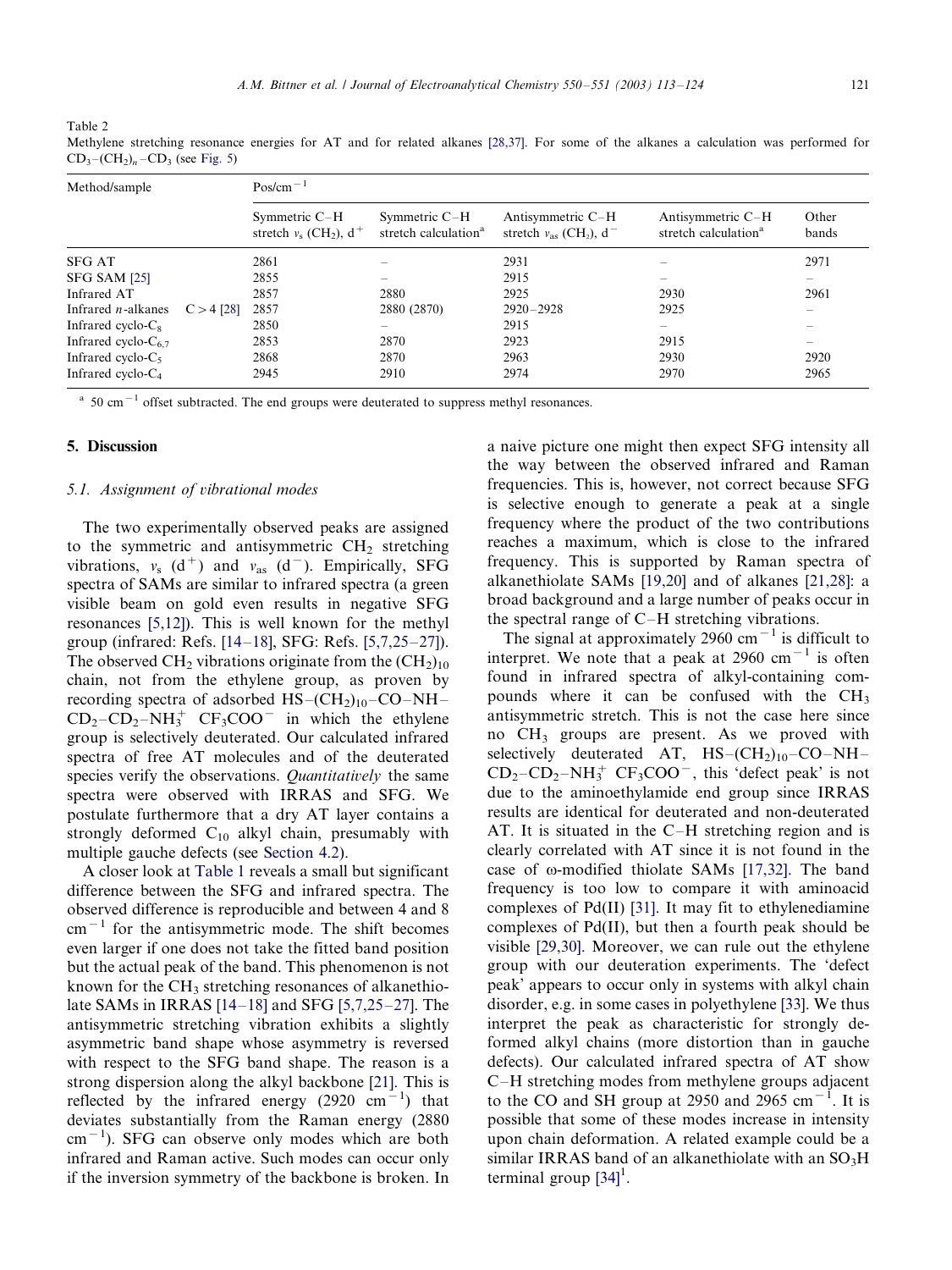## <span id="page-9-0"></span>5.2. Widths of the vibrational bands

Bandwidths are determined by lifetime broadening, dephasing and inhomogeneous broadening. A simple theoretical evaluation demonstrates that infrared and SFG homogeneous bandwidths should be identical because both contain the same infrared resonance denominator (in the approximation of weak absorbance). Also dominant inhomogeneous broadening gives a similar width (numerical calculation with a Gaussian broadening shows that SFG peaks are some 15% broader (FWHM) than infrared resonances).

Surprisingly, we find that the  $v_{as}$  mode in SFG and infrared spectra is much broader than the  $v_s$  mode. Note that AT in this respect is different from a thiolate SAM with a carboxylate end group where the widths are approximately 15 (s) and  $25 \text{ cm}^{-1}$  (as) [\[17\]](#page-11-0). The band asymmetry, which is evident for the antisymmetric stretching mode, suggests some inhomogeneous broadening. The steeper slope in the infrared spectra is on the lower frequency side while in the SFG spectra it is on the higher frequency side. This (small) difference indicates a different weighting of intensities in the two spectroscopies. The question of whether the additional broadening is due to vibrational life time or due to dephasing could be addressed only by time-resolved pump-andprobe measurements.

# 5.3. Conformational changes due to solvents and electrolytes

The absence of  $CH<sub>2</sub>$  stretching SFG peaks in electrolyte is probably based on local inversion symmetry in the form of an all-trans methylene chain, which suggests a lower defect density than in air. Note that a completely isotropic distribution of  $CH<sub>2</sub>$  orientations, which would also result in zero SFG intensity, is unlikely since the molecule is and remains adsorbed. In contrast, SFG spectra for alkanethiolates terminated by  $CH<sub>3</sub>$  groups do not change remarkably between environments of air and aqueous solution. SFG could not detect a signal from the  $CH<sub>2</sub>$  group for ordered layers, irrespective of whether they were in air or in aqueous electrolytes [\[5,7,26,27\]](#page-10-0). The result thus suggests that the effect is most likely due to conformations induced by the presence of the functional groups of AT as is also known for alkoxy-terminated SAMs [\[9\].](#page-10-0)

We suggest the following scenario: AT layers should be less dense than alkanethiolate layers due to the large functional group (alternatively they could show an extreme tilt and nicely ordered methylene chains, but

this would be incompatible with the gauche defects discussed in [Section 5.1\)](#page-8-0). Comparable disordered SAM systems are  $\omega$ -SO<sub>3</sub>H– [\[34\]](#page-11-0) and  $\omega$ -COOH– [\[35\]](#page-11-0) alkanethiolates. Thus the solvent may penetrate the layer and the chain extends into the aqueous solution although the backbone is hydrophobic. While the amide should remain unprotonated in the pH range investigated here, the role of the  $NH<sub>2</sub>$  group--partially protonated due to the low pH of the HCl solution—is crucial: its position at the tail of the molecule may allow complete solvation by water. The water thus dominates all interchain interactions; multiple hydrogen bonds between the amine and water determine the molecular structure; even ion pairs of the protonated amine with anions are possible. The protonation at low pH should be nearly complete and cause some intermolecular repulsion. We propose to investigate this effect further by applying an electrochemical potential (see also the case of alkanethiolate on platinum [\[7\]\)](#page-10-0). In contrast, alkoxy-terminated SAMs lose their order upon contact with water [\[9\]](#page-10-0).

When the layer is dried, the molecules can no longer stand up in a low-density phase (or in a tilted and ordered phase), and the chain deforms strongly during the removal of the solvent as the functional group becomes exposed to air. We note that such deformations in one chain should entrain deformations also in neighboring chains, hence operating in a collective way.  $v_s$  and  $v_{as}$  modes of C-H stretching vibrations in the alkyl chain appear in the SFG spectrum. In addition the 'defect peak' appears. The difference from  $v_s$  and  $v_{\text{as}}$ is that it is not observed after contact with ethanol. Hence, this peak may point towards some remaining chain disorder after incomplete drying, when the electrolyte or water layer thickness is in the nanometer range (note that this situation corresponds to a macroscopically dry surface). We term this the 'solvent memory effect'. In contrast to ethanol, strongly adsorbed water molecules (or water and ions) may remain on the sample after drying, but such ultrathin layers do not behave in the same way as bulk water, especially concerning solvation of the functional group.



Fig. 6. Model for the dry AT monolayer. Multiple intermolecular hydrogen bonds lead to the deformation of the alkyl backbone.

 $1$  In some cases, adsorbed  $\omega$ -mercaptoalkanesulfonic acids show an additional infrared peak at approximately 2960 cm<sup>-1</sup> (Mandler, personal communication).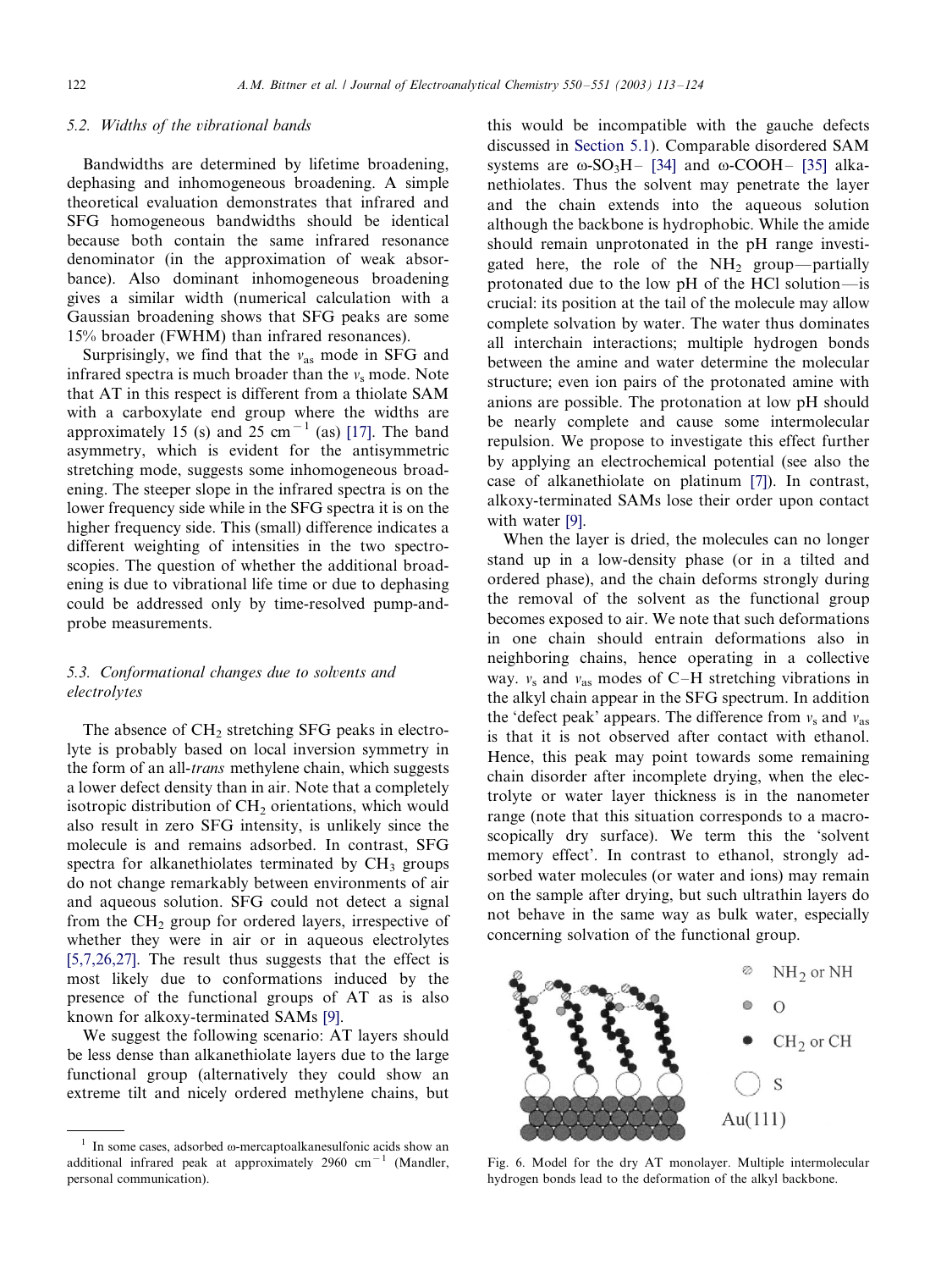<span id="page-10-0"></span>Now, in the absence of electrolyte, inter- and maybe intra-molecular hydrogen bonds can form. This is again opposite to the behavior of alkoxy-terminated SAMs [9]. Especially the  $C = O \cdot H - N$  bond is strong (usually  $>$  $20$  kJ mol<sup>-1</sup>, thus at least four times larger than a methylene-methylene van-der-Waals bond [\[36\]](#page-11-0)). A single hydrogen bond can thus outweigh the formation energy even for a *cis* conformation, approximately 20 kJ mol<sup>-1</sup> [\[36\].](#page-11-0) We present an illustration for this situation in [Fig. 6.](#page-9-0) A similar effect operates in biomolecules such as peptides, protein and DNA; it ensures the well-known typical 3D structures of biomolecules. We can compare the AT layer with a protein or peptide, where the interaction of amino acid side chain groups with electrolytes (solvation) or with other molecules can lead to preferred backbone conformations, especially βsheets and  $\alpha$ -helices.

However, we do not observe the huge blue shift typical for cis conformations, so their concentration must be small. Since our calculations and literature data (see [Section 4\)](#page-4-0) show that gauche defects do not result in large spectral changes in the  $v(CH_2)$  region, the situation is close to that in cyclohexane, i.e. a chain contains multiple gauche defects. In this scenario only a few  $CH<sub>2</sub>$ groups would have to be in a position which generates a strong SFG signal. Thus our estimate of one SFGproducing group per molecule fits very well.

The 'solvent memory effect' points towards different molecular geometries, depending on the solvation. It is surprising that the absence or presence of  $Pd^{2+}$ , which is known to attach to this molecular layer as a complex [10], does not influence the spectra. When we consider arguments from the typical Pd(II) chemistry [10], especially the facile formation of  $PdCl<sub>2</sub>(amine)<sub>2</sub>$  complexes from  $PdCl<sub>4</sub><sup>2</sup>$  and amines, we can postulate a clear difference from free ligands in solution: the most likely configuration is not an intra-, but an intermolecular chelate of two AT molecules and a Pd(II) center which does not produce cis conformations. Surprisingly, the electrolyte and not the metal ion determines the SAM structure.

## 6. Conclusions

We investigated a self-assembled thiolate monolayer with amine and amide groups on Au(111) with SFG and infrared spectroscopy. The combination of both techniques, complemented by calculated infrared spectra of model compounds, allows us to draw the following conclusions from shape, intensities and widths of the methylene stretching vibrations.

(1) In situ SFG shows a disappearance of the signals in aqueous electrolytes. We propose that the hydration of the (partially protonated) amine group breaks intermolecular hydrogen bonds and allows the molecule to

move towards an all-trans conformation. Hence, in solution, the ordering of the layer is very high while the removal of the electrolyte results in a complete and sudden modification of the interface. This principle should operate for a large number of organic adlayer systems that contain hydrogen bonds.

(2) We observed a 'solvent memory effect', i.e. the molecular layers—after having been in contact with a solvent and dried—show bands with a typical fingerprint. Again the different possibilities to form hydrogen bonds and their breakup should cause this phenomenon. Clearly, the SAM is rather flexible, in contrast to simple alkanethiolate SAMs of comparable chain length.

(3) The bonding of Pd(II) ions does not change the conformation, which leads us to postulate an intermolecular chelate, in contrast to the typical intramolecular chelate of bifunctional ligands.

(4) The broadening of the antisymmetric  $CH<sub>2</sub>$  stretch in SFG and infrared spectra is extremely large and thus not comparable to that observed in ordered or even disordered alkanethiolate SAMs. It is-differently from that of the symmetric mode—probably due to dephasing. The small blue shift of the bands is compatible with multiple gauche defects like in cyclohexane. Calculations show that the stretching modes in cyclo- and  $n$ -alkanes are geometrically closely related, and that the defects cause the blue shift.

# Acknowledgements

AMB would like to thank the Alexander von Humboldt Foundation for a Feodor Lynen Research Fellowship.

#### **References**

- [1] F. Schreiber, Prog. Surf. Sci. 65 (2000) 151.
- [2] M.J. Giz, B. Duong, N.J. Tao, J. Electroanal. Chem. 465 (1999) 72.
- [3] O. Cavalleri, A.M. Bittner, H. Kind, K. Kern, T. Greber, Z. Phys. Chem. 208 (1999) 107.
- [4] H. Hagenström, M.A. Schneeweis, D.M. Kolb, Langmuir 15 (1999) 7802.
- [5] M. Epple, A.M. Bittner, K. Kuhnke, K. Kern, W.-Q. Zheng, A. Tadjeddine, Langmuir 18 (2002) 773.
- [6] A.S. Viana, A.H. Jones, L.M. Abrantes, M. Kalaji, J. Electroanal. Chem. 500 (2001) 290.
- [7] M.A. Hines, J.A. Todd, P. Guyot-Sionnest, Langmuir 11 (1995) 493.
- [8] M.R. Anderson, M.N. Evaniak, M. Zhang, Langmuir 12 (1996) 2327.
- [9] M. Zolk, F. Eisert, J. Pipper, S. Herrwerth, W. Eck, M. Buck, M. Grunze, Langmuir 16 (2000) 5849.
- [10] H. Kind, A.M. Bittner, O. Cavalleri, T. Greber, K. Kern, J. Phys. Chem. B 102 (1998) 7582.
- [11] GAUSSIAN 98, M.J. Frisch et al., Gaussian Inc, Pittsburgh, PA, 2001.